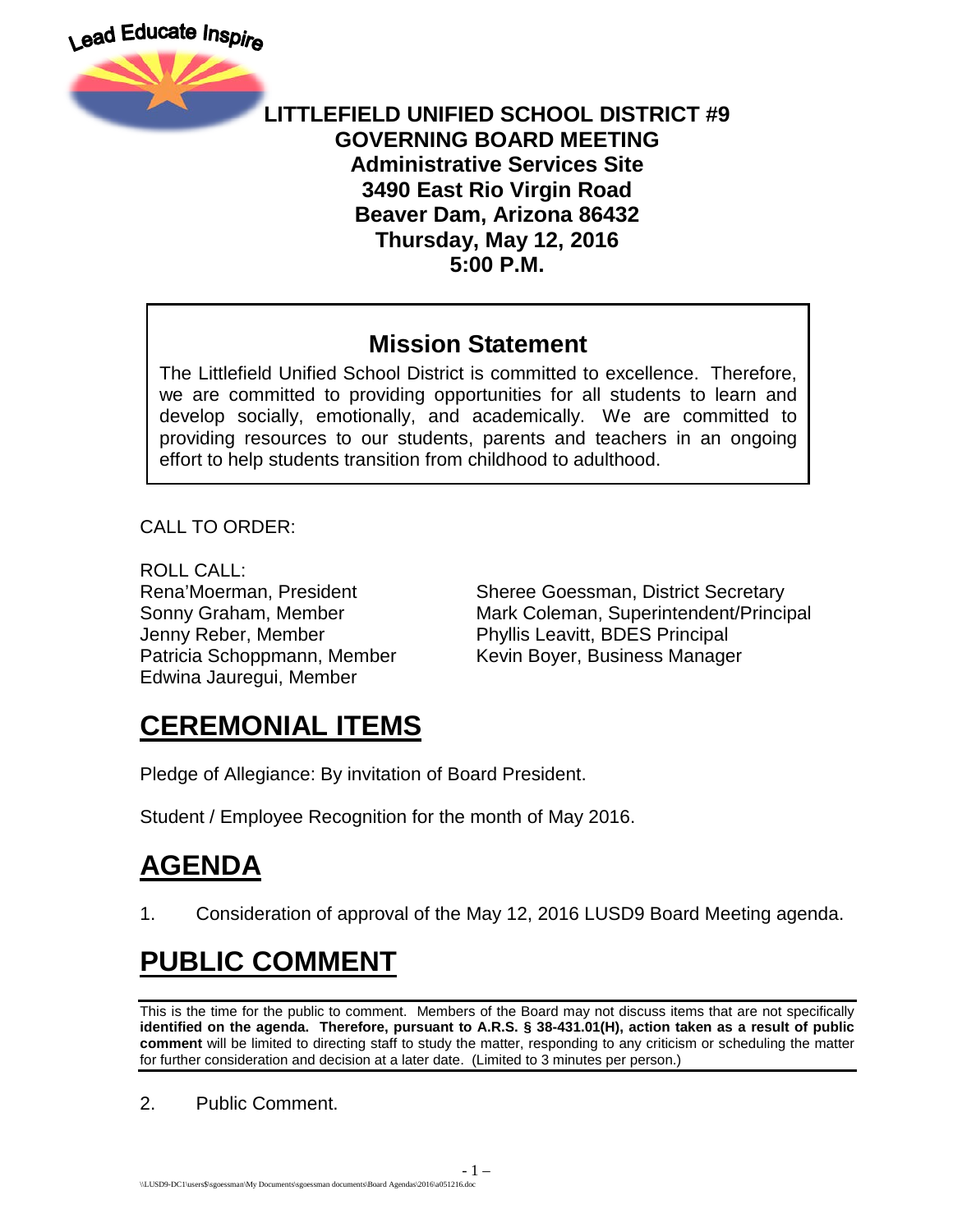

#### **INFORMATION AND DISCUSSION:**

- 3. Mr. Boyer, Business Manager.
	- a. Student Activity Account Balance.
	- b. Food Service Financial.
	- d. Bus Repairs & Expenses.
	- e. Small School Adjustment Award 2016.
- 4. Mr. Coleman, Superintendent/Principal
	- a. School Update
	- b. Capacity counts for Elementary and Jr/Sr High School.
- 5. Board Reports.

## **CONSENT AGENDA**

Approval of Routine Orders of Business. Documentation concerning the matters on the Consent Agenda may be reviewed at the Littlefield Unified School District Office, located at 3490 East Rio Virgin Road, Beaver Dam, Arizona. Any Board Member may request an item be pulled off the agenda for further discussion.

- 6. Consideration of approval of the April 14, 2016 Regular Meeting Minutes.
- 7. Consideration of approval of Vouchers:
	- a. LUSD9 Payroll Vouchers: 23/2316, 24/2416, 25/2516, and 26/2616.
	- b. LUSD9 Vouchers: 1023, 1024, and 1025.

(Members of the public may view the content of the vouchers 24 hours prior to the board meeting in the district office.)

8. Consideration of approval of FY 2015/2016 Classified Personnel Ratification as per the attached list, including the following:

| <b>Name</b>         | <b>Position</b>            | <b>Effective</b><br><b>Date</b> |
|---------------------|----------------------------|---------------------------------|
| <b>Mary Delaney</b> | <b>Food Service Worker</b> | 04/21/2016                      |
| Cristobal Hurtado   | <b>Food Service Worker</b> | 04/18/2016                      |

9. Consideration of approval of FY 2016/2017 Classified Personnel Ratification as per the attached list, including the following:

| <b>Name</b>       | <b>Position</b>            | <b>Effective</b><br>Date |
|-------------------|----------------------------|--------------------------|
| Mary Delaney      | <b>Food Service Worker</b> | 08/10/2016               |
| Cristobal Hurtado | <b>Food Service Worker</b> | 08/10/2016               |

10. Consideration of approval of FY 2016/2017 Certified Personnel Ratification as per the attached list, including the following: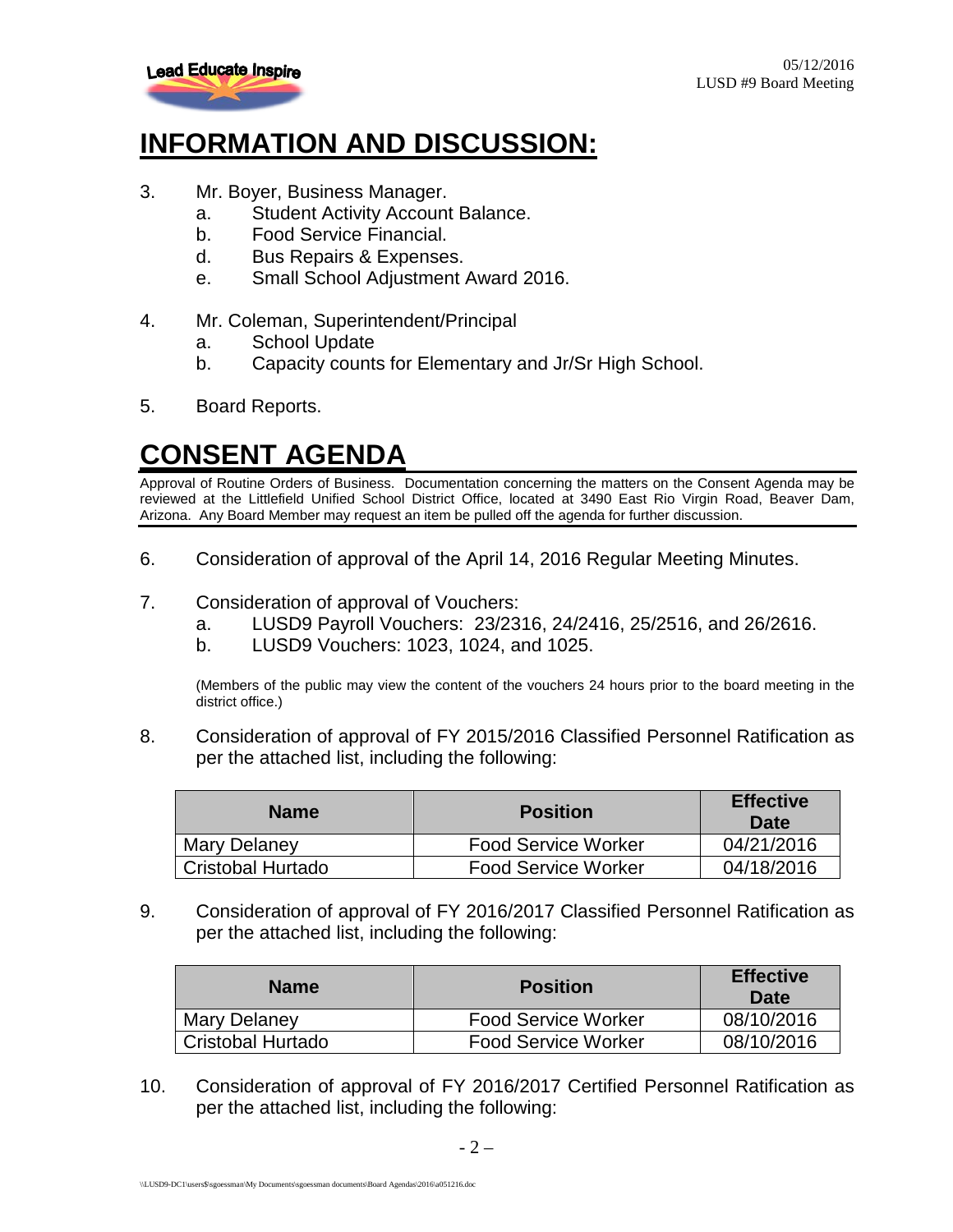

| <b>Name</b>      | <b>Position</b>           | <b>Effective</b><br>Date |
|------------------|---------------------------|--------------------------|
| Mariana Martinez | <b>Elementary Teacher</b> | 08/09/2016               |
| Heidi Peterson   | 7-12 Grade Math Teacher   | 08/09/2016               |

#### **ACTION ITEMS AND/OR DISCUSSION**

- 11. Discussion and possible action regarding defining administrative positions.
- 12. Discussion and possible action regarding the Food Service Director position:
	- a. Consideration of approval of making the Food Service Director position an Administrative position.
	- b. Consideration of approval of FY 2016-2017 Administrative Personnel Contract for Susan Burch.
- 13. Discussion and possible action regarding the goals for the new Superintendent/Principal and scheduling the Board/Superintendent Work Session.
- 14. Discussion and possible action regarding submission of proposed issues for the 2017 ASBA Legislative Committee Political Agenda and appointment of delegate and alternate delegate.
- 15. Consideration of approval of 2015/2016 Budget Revision per ARS 15-903.
- 16. Consideration of approval of renewal of lease agreement with Virgin River Domestic Waste Water Improvement District.
- 17. Discussion and possible action regarding upcoming Board Conferences:
	- a. ASBA Summer Leadership Institute June 9-12, 2016 Tucson, AZ.
	- b. ASBA  $40^{th}$  Annual Law Conference September 7-9, 2016 Scottsdale, AZ.
	- c. 2016 Mohave County Meeting September 27, 2016 Kingman, AZ.
	- d. ASBA Annual Conference December 14-16, 2016 Phoenix, AZ.
- 18. Review and discussion regarding use of school facilities.
- 19. Consideration of approval of changing the July 14, 2016 Governing Board Meeting to July 12, 2016.
- 20. Agenda items for June 9, 2016.

## **INFORMATION ITEMS**